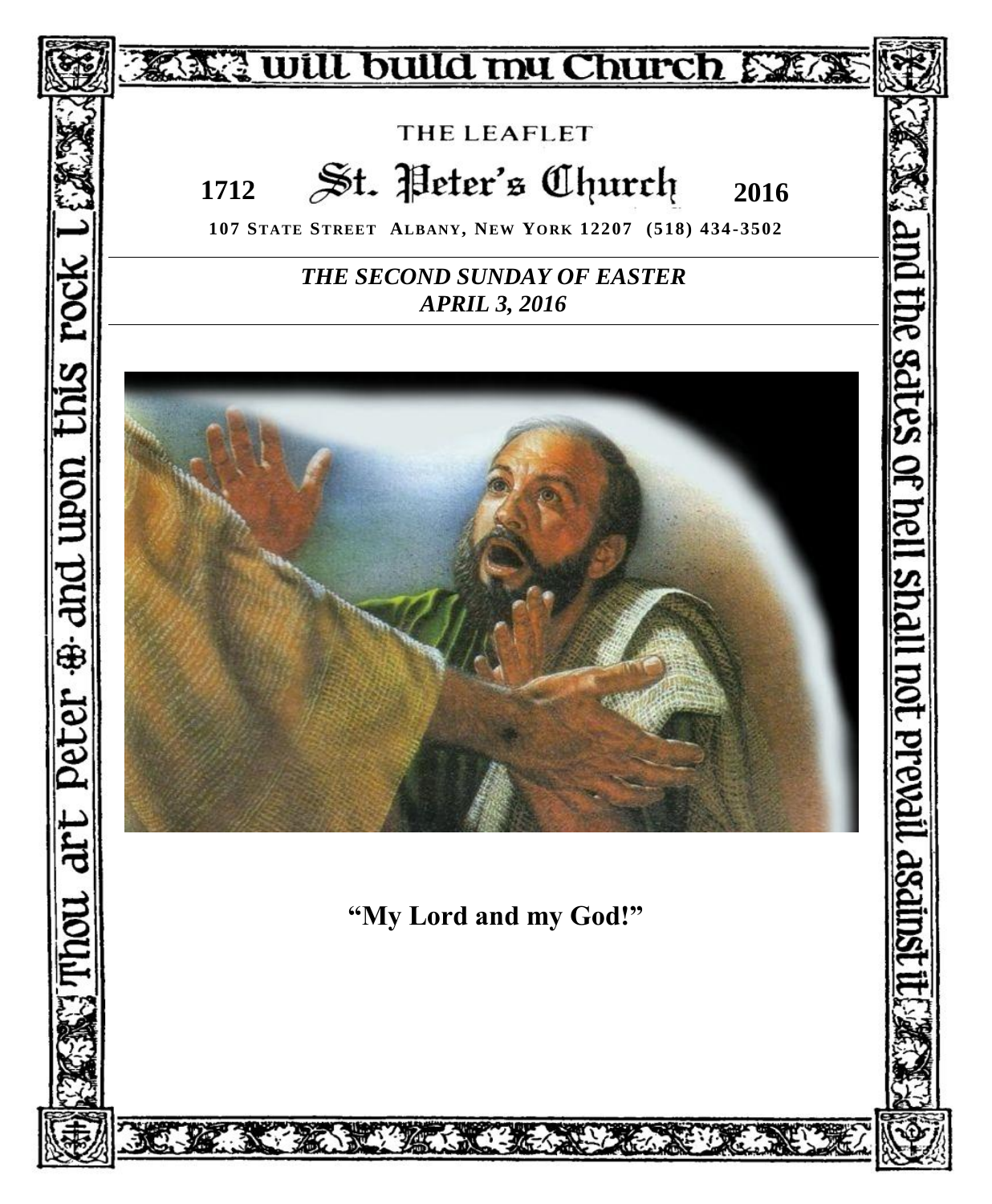| THE SECOND SUNDAY OF EASTER ~ APRIL 3, 2016<br>8:30 A.M. ~ HOLY COMMUNION AND HOMILY<br>10:30 A.M. ~ HOLY COMMUNION AND SERMON<br>~ Sunday School and Child Care ~ |                                                                                                |                          |
|--------------------------------------------------------------------------------------------------------------------------------------------------------------------|------------------------------------------------------------------------------------------------|--------------------------|
| <b>PRELUDE</b>                                                                                                                                                     | <b>ALLEGRO</b> (SONATA V)                                                                      | J.S. BACH                |
| + PROCESSIONAL HYMN                                                                                                                                                | 180 HE IS RISEN, HE IS RISEN!                                                                  | <b>UNSER HERRSCHER</b>   |
|                                                                                                                                                                    | <b>CHILDREN'S HOMILY</b>                                                                       |                          |
|                                                                                                                                                                    | $\sim$ Children are invited to come forward to the "crossing" for the Children's Homily $\sim$ |                          |
| <b>OPENING AFFIRMATION</b>                                                                                                                                         |                                                                                                | PRAYER BOOK, PAGE 323    |
| + GLORIA IN EXCELSIS                                                                                                                                               | <b>HERBERT SUMSION IN F</b>                                                                    | PRAYER BOOK, PAGE 324    |
| <b>COLLECT FOR THE DAY</b>                                                                                                                                         |                                                                                                | <b>SEE INSERT</b>        |
| <b>THE FIRST LESSON</b>                                                                                                                                            |                                                                                                | ACTS 5:12a, 17-22, 25-29 |
| <b>THE PSALM</b>                                                                                                                                                   |                                                                                                | <b>PSALM 118:19-24</b>   |
| <b>THE EPISTLE</b>                                                                                                                                                 |                                                                                                | <b>REVELATION 1:9-19</b> |
| $+$ HYMN                                                                                                                                                           | <b>188 LOVE'S REDEEMING WORK IS DONE</b>                                                       | <b>SAVANNAH</b>          |
| + THE HOLY GOSPEL                                                                                                                                                  |                                                                                                | <b>JOHN 20:19-31</b>     |
| SERMON ~ THE REV. SUSAN WALDRON, ASSOCIATE RECTOR                                                                                                                  |                                                                                                |                          |
| + THE NICENE CREED                                                                                                                                                 |                                                                                                | PRAYER BOOK, PAGE 327    |
| THE PRAYERS OF THE PEOPLE                                                                                                                                          |                                                                                                | PRAYER BOOK, PAGE 328    |
| <b>THE GENERAL CONFESSION</b>                                                                                                                                      |                                                                                                | PRAYER BOOK, PAGE 330    |
| <b>ABSOLUTION</b>                                                                                                                                                  |                                                                                                | PRAYER BOOK, PAGE 332    |
| <b>OFFERTORY ANTHEM</b>                                                                                                                                            | <b>EXULTATE DEO</b>                                                                            | <b>PALESTRINA</b>        |
| $\sim\,$ Children return from Sunday School $\,\sim\,$                                                                                                             |                                                                                                |                          |
| + SANCTUS/BENEDICTUS                                                                                                                                               | <b>SUMSION</b>                                                                                 | PRAYER BOOK, PAGE 334    |
| <b>PRAYER OF CONSECRATION</b>                                                                                                                                      |                                                                                                | PRAYER BOOK, PAGE 334    |
| <b>AGNUS DEI</b>                                                                                                                                                   | <b>SUMSION</b>                                                                                 | PRAYER BOOK, PAGE 337    |
| <b>PRAYER OF HUMBLE ACCESS</b>                                                                                                                                     |                                                                                                | PRAYER BOOK, PAGE 337    |
| <b>COMMUNION HYMN</b>                                                                                                                                              | <b>435 AT THE NAME OF JESUS</b>                                                                | <b>KING'S WESTON</b>     |
| <b>COMMUNION MOTET</b>                                                                                                                                             | <b>LAUDATE NOMEN DOMINI</b>                                                                    | <b>CHRISTOPHER TYE</b>   |
| <b>PRAYER OF THANKSGIVING</b>                                                                                                                                      |                                                                                                | PRAYER BOOK, PAGE 339    |
| <b>THE BLESSING</b>                                                                                                                                                |                                                                                                |                          |
| + RECESSIONAL HYMN                                                                                                                                                 | <b>193 THAT EASTER DAY WITH JOY WAS BRIGHT</b>                                                 | <b>PUER NOBIS</b>        |
| <b>POSTLUDE</b>                                                                                                                                                    | <b>PUER NOBIS</b>                                                                              | <b>ANON</b>              |
|                                                                                                                                                                    | (+ All Standing)                                                                               |                          |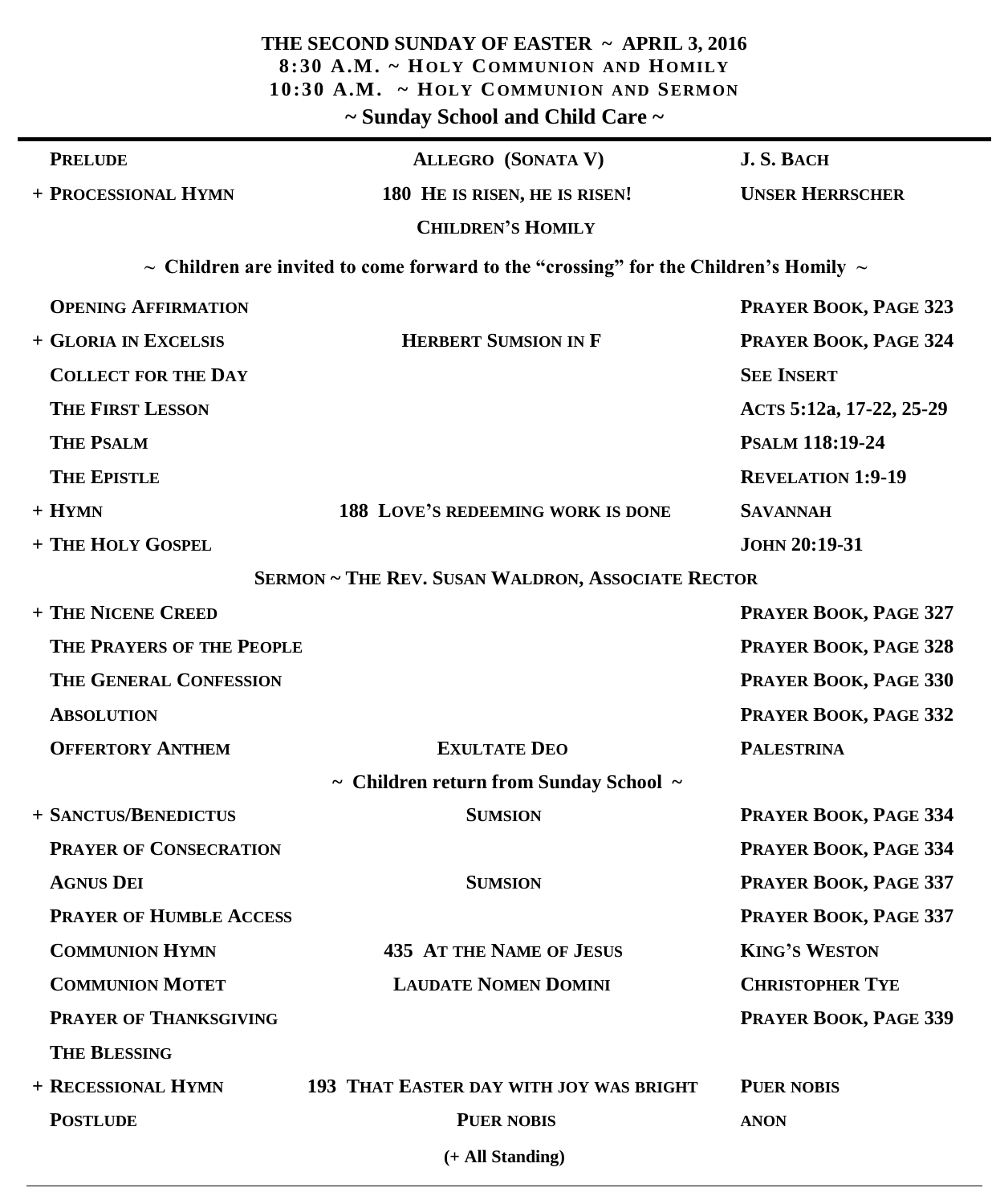# *THE FLOWERS ON THE MAIN ALTAR* are given to the **Glory of God** and in thanksgiving for God's Blessings

*THE USHERS* at the 8:30AM Service are Clark Daggett and Fred Lincoln *THE USHERS* at the 10:30AM Service are Sharon DeBonis, Julie Hotmer Drao and Catherine Schunk

### **~ Parish Notes ~**

**Coffee Hour:** Please join us for coffee hour after the 8:30AM and 10:30AM Services. All are welcome.

**Newcomers:** If you are interested in receiving more information about St. Peter's Church please feel free to call the church office or fill out an information card that is located in your pew. If you would like to be added to the church directory please call the church office.

**Sunday ~ 4PM Service:** The Sunday, 4PM Holy Communion service that has been in effect since last September has been suspended.

**Healing A Woman's Soul Retreat Reunion:** This Saturday, April 9th from 10:30AM to 2:30PM. [Healing a](https://sites.google.com/site/healingawomanssoul/)  [Woman's Soul](https://sites.google.com/site/healingawomanssoul/) is hosting a spring well woman retreat reunion entitled Come Meet Us At the Well at [St. Stephen's](http://www.saintstephenschenectady.org/)  [Church,](http://www.saintstephenschenectady.org/) 1229 Baker Ave, Schenectady, NY 12309. Reunite with or meet others who have attended past fall retreats. This one day retreat builds on the skills learned to become a well woman. The event includes a coffee and danish welcome and lunch. There is no cost to participate. For more information or to register, contact Healing a Woman's Soul at http://www.albanyepiscopaldiocese.org/contact/cform.php?.

**Daughters of the King:** The April DOK meeting will be held next Sunday, April 10th at 9:35AM in the vestry room. Women considering the DOK are welcome to come.

**Outreach Committee and Vestry Meetings:** These April meetings will be held on Tuesday, April 12th. Outreach Committee will meet at 4:30PM and Vestry will meet at 5:15PM.

**Disciples Making Disciples:** Friday, April 15th, 7PM until Sunday, April 17th at 4PM at [Christ the King Spiritual](http://www.ctkcenter.org/)  [Life Center.](http://www.ctkcenter.org/) This retreat is for high school students (9th - 12th grade) who truly want to go deeper in their faith through mission and service. There will be games, worship, and teaching, but much of Saturday will be spent serving with Oaks of Righteousness in Troy. The mission of this retreat is for campers to learn what it means to serve others with Christ's love both through teaching and through experience. The cost is \$95 per person. More information at: http://www.beavercrossministries.org/.

**Angels in Training:** This month the Angels in Training will feed the homeless at Grace and Holy Innocents on Saturday, April 16th from 11AM to 1PM. We are in desperate need of helping hands! Please consider helping for these 2 hours and give back to those less fortunate.

**Spring Tea:** Our Annual Spring Tea will be held on Sunday, April 17th following the 10:30AM service. Each year, this event raises funds for a worthy cause, with this year's proceeds to benefit the new Troop of American Heritage Girls being formed at St. Peter's Church. We hope to have some of the girls present and serving at the Tea. Please come and enjoy some delicious goodies and meet the girls and support their growth and learning. If you are able to assist in bringing tea sandwiches or a dessert please contact Judy Burns at 441-7538. The Outreach Committee is also looking for donations for the Spring Tea Raffle (gift certificates, gift baskets, etc.). If you know of any businesses you can contact for a donation we are happy to supply you with a letter on St. Peter's letterhead to send to them. Any help in this area would be greatly appreciated. As always, thank you for your support.

**Regional Food Bank Volunteers:** Volunteers are needed on Sunday, April 24th for the Regional Food Bank located off Route 7, on Albany Shaker Road. We need about 10 volunteers to help out from 1PM to 3PM. Please ask a friend to join us in helping the community. For more information, please call Laura Saffares at 368-4284.

**Field Goods Coupons:** Any new, first-time customers wishing to sign-up for the **Field Goods** Fresh Foods Program can obtain a \$5 off coupon from the church office. Please see your monthly newsletter for more information on **Field Goods**.